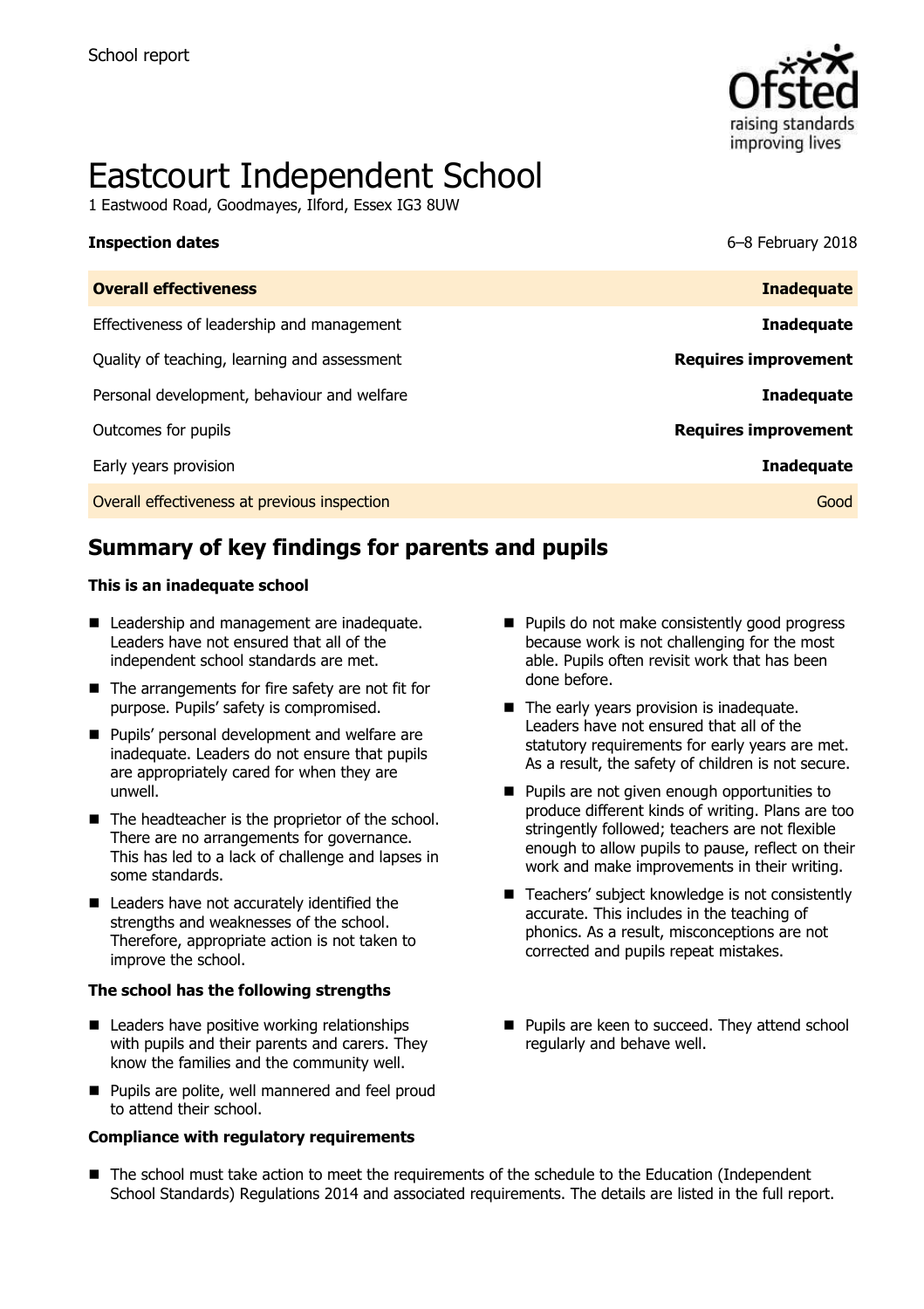

# **Full report**

### **What does the school need to do to improve further?**

- Improve leadership and management to ensure that:
	- all the independent school standards are met
	- there is capacity to make the necessary improvements
	- the strengths and weaknesses of the school are accurately evaluated, with key issues for improvement identified
	- good-quality teaching practice is shared, enabling all pupils to make good progress.
- Improve the quality of teaching and thereby improve pupils' outcomes by:
	- ensuring that lessons are appropriately challenging and meet the needs of all pupils, especially those who are the most able, so that they can make at least good progress
	- implementing a consistent approach to the teaching of phonics
	- ensuring that teachers use accurate and appropriate language when teaching.
- $\blacksquare$  Make sure that the most able pupils reach their full potential by:
	- providing work that is suitably matched to their needs, with an appropriate level of challenge
	- ensuring that questions asked by teachers challenge their thinking.
- **IMPROVE pupils' progress in writing by:** 
	- providing frequent opportunities for pupils to develop skills in different kinds of writing
	- ensuring that children in early years have regular opportunities to develop their own writing skills.
- **E** Ensure that the statutory requirements for the early years foundation stage are met.
- Meet the independent school standards, as set out in the annex of this report.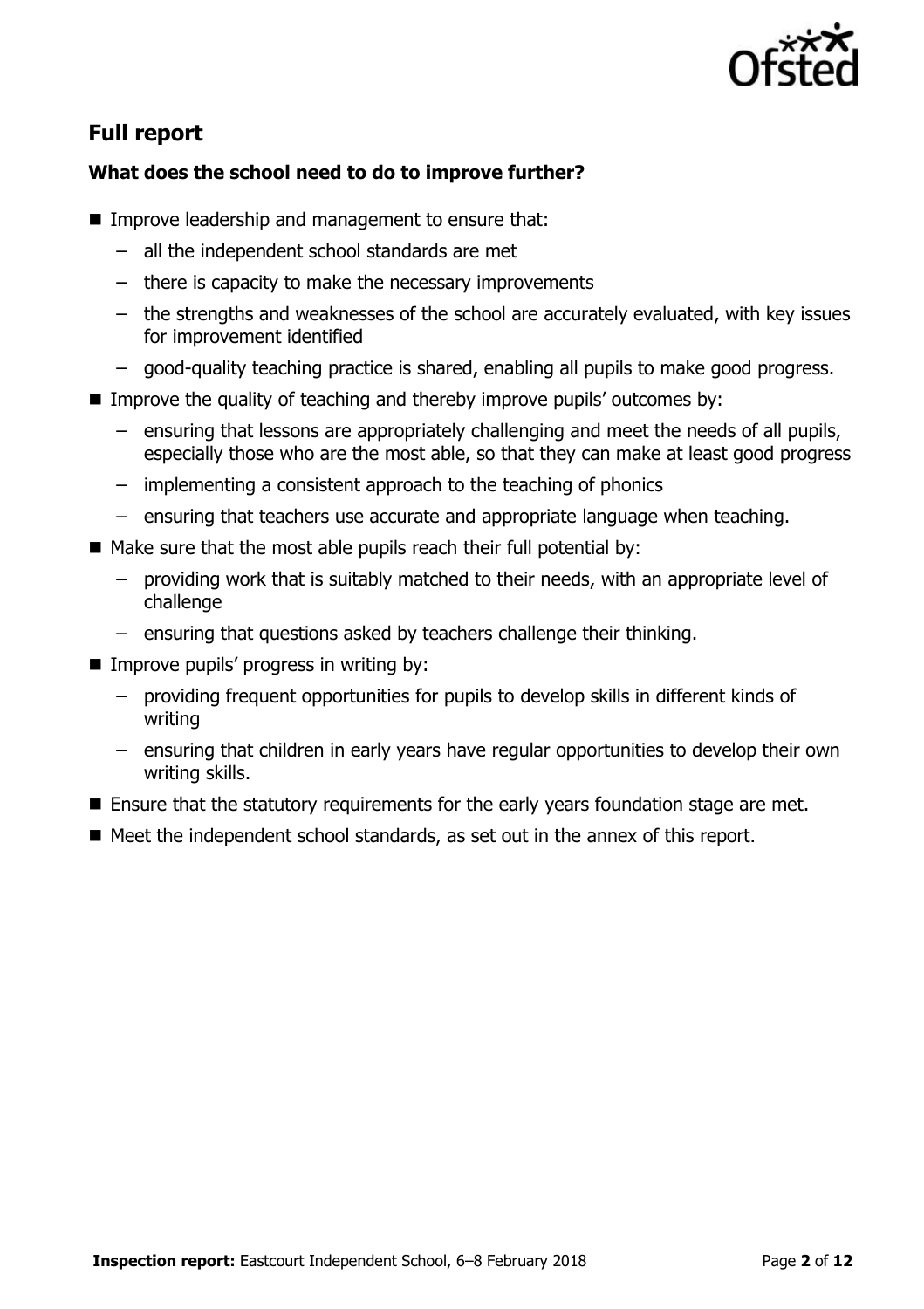

# **Inspection judgements**

#### **Effectiveness of leadership and management Inadequate**

- Leaders have not ensured that all of the independent school standards are met.
- The school's fire risk assessment is not implemented effectively. Regular fire practice evacuations are not undertaken. This puts pupils at risk.
- $\blacksquare$  Pupils are not well cared for when they are ill. The designated medical room is not used, and pupils have to sit in the busy office instead. Parents are not routinely informed when their children have been unwell. Sometimes pupils are collected, but they are not signed out of the school building. First-aid logs and records lack relevant detail and are not fit for purpose.
- Leaders' evaluation of the school is inaccurate. Their judgements are too positive and do not reflect the quality of provision.
- Leaders have positive working relationships with pupils, staff and parents. They promote high aspirations and the importance of academic success. Pupils are clear about what they need to do to achieve well in tests.
- The school's curriculum meets requirements. A broad range of subjects is covered. Pupils said that they enjoy working with specialist teachers, for example in art, which they say is 'inspiring'.
- **Pupils are very well prepared for life in British society and demonstrate a clear** understanding of British values. They show tolerance and respect for others. Pupils spoke confidently about people with protected characteristics and how all people should be treated fairly.
- Leaders have developed checks on staff performance and encourage staff to attend training pertinent to their needs. This is often effective. Staff recognise the support that leaders give them. Teachers welcome the visits made to monitor teaching and learning, and respond well to feedback given.
- Parental engagement is a strength of the school. In all year groups, parents are involved in their child's learning. Workshops support parents and inform them about the curriculum.
- Parents are supportive of the school. They say that they value the open-door policy and believe that the headteacher will deal with any concerns they raise. Parents see the school as an extension of their family.

### **Governance**

- Governance is inadequate.
- The headteacher is also the proprietor. There are no arrangements for oversight in the form of governance. She has not ensured that all the independent standards are met. Because she is not held to account, this has not been challenged.
- The headteacher receives advice from an independent external adviser. This has included help in improving the arrangements for checking on the performance of staff.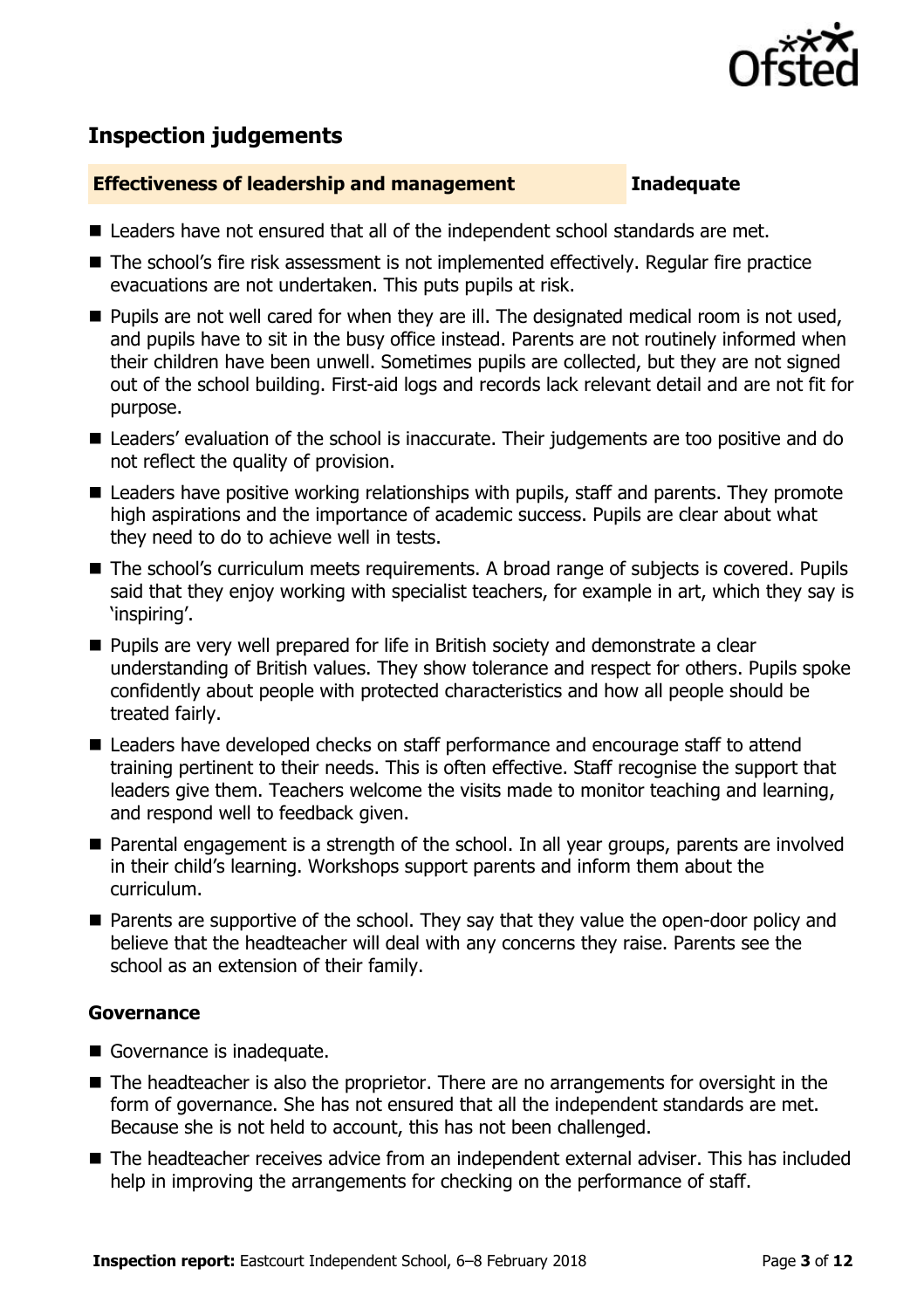

### **Safeguarding**

- The arrangements for safeguarding are not effective.
- Although leaders have ensured that pupils feel safe and concerns are quickly dealt with by staff, pupils are potentially unsafe. This is due to routine fire checks not being completed and poor implementation of risk assessments.
- The single central record of pre-employment checks on staff meets requirements. Minor administration errors were swiftly rectified during the inspection.
- Staff receive regular training on how to recognise the signs and symptoms of abuse. They can talk about what they would do if they had any concerns. Training has included faceto-face and online training, for example on the 'Prevent' duty.
- Leaders work effectively with external agencies to ensure that, when required, pupils and their families get the support they need. This is evident in pupils' files. Leaders and staff are accessible and parents can speak with staff at any time. This means that concerns are shared at the earliest opportunity.
- **Pupils learn how to be safe, including online. Parents agree, and said that they believe** their children are safe in school and know how to be safe.
- The safeguarding policy is available on the school's website and meets statutory requirements.

### **Quality of teaching, learning and assessment Fig. 2.1 Requires improvement**

- Teachers do not consistently plan teaching that meets pupils' needs. In some cases, teachers do not build on pupils' strengths and therefore pupils do not get the chance to develop their learning.
- In some classes, teachers' questioning of pupils is not effective. Questions are not used to assess whether pupils have understood their work. Some teachers lack the confidence to adapt lessons in response to what the pupils already know or to deal with misconceptions.
- **Pupils' writing is mainly descriptive. They are not given opportunities to develop skills in** different writing styles.
- The level of challenge for pupils, particularly the most able, is not evident across all year groups. Many pupils said that work is too easy. In some classes, pupils have to work through a number of simple questions before they are challenged.
- The school uses a variety of phonics schemes and the approach is varied. In some classes, phonics is not well taught. Teachers do not use phonics accurately and, as a result, pupils cannot recognise different sounds and letters in order to read difficult words.
- **Pupils are tested regularly in many subject areas, including in spelling and mathematics.** These results are collated and analysed to inform what needs to be learned in preparation for the next test.
- Homework supports learning in class and activities are varied. It is clear to see where an activity is an extension of learning covered in class. Parents and pupils spoke positively about the high expectations of homework.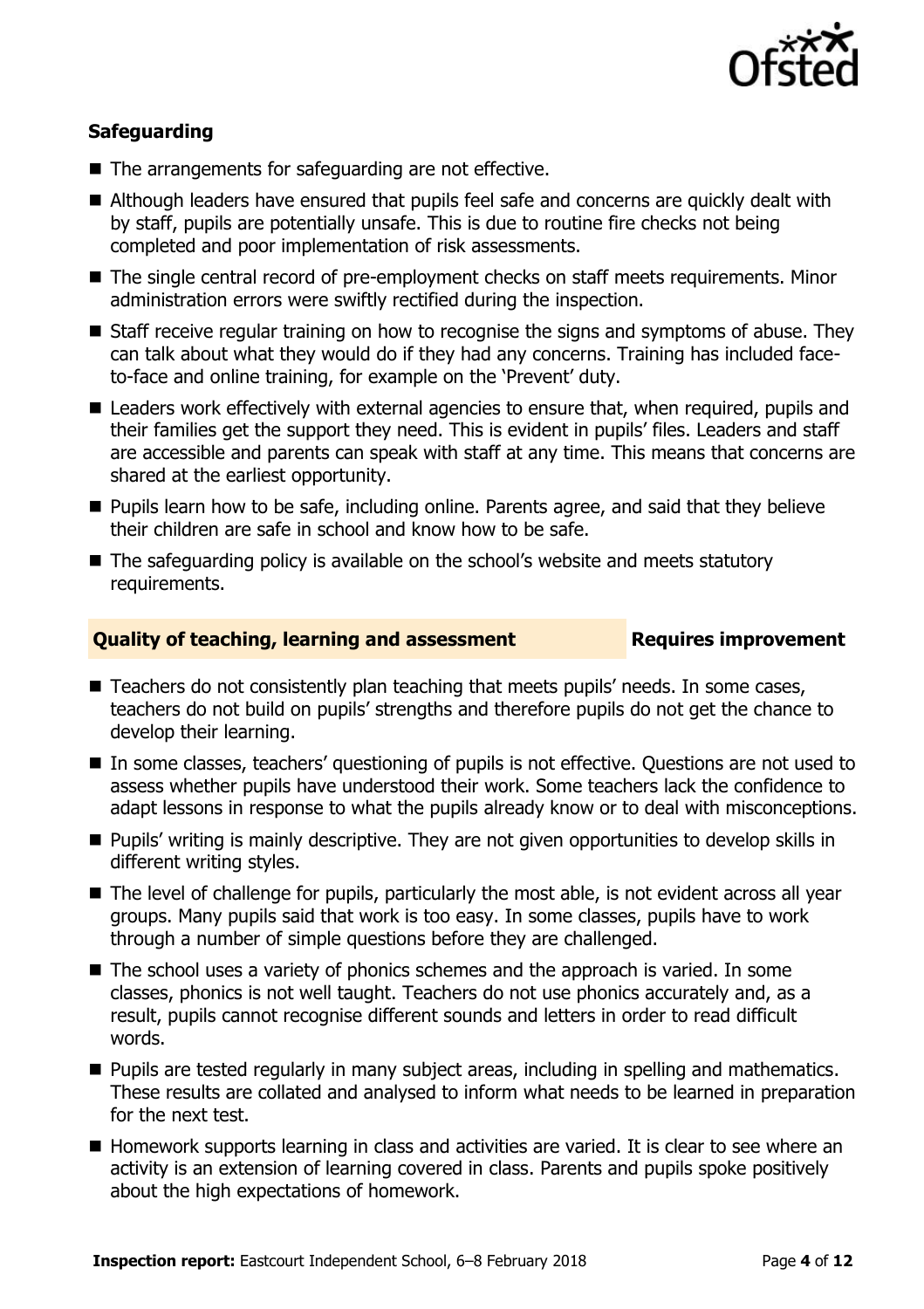

- **Pupils are articulate. They use appropriate vocabulary and demonstrate their knowledge.** They are keen to talk about what they know and they want to be successful.
- $\blacksquare$  In some classes, teachers show pupils clearly what they need to do and how this can be achieved. When this happens, progress is good and pupils enjoy the challenge.
- When pupils are challenged appropriately, progress is also strong. For example, when teachers direct questions effectively in mathematics, pupils are encouraged to explain their working-out. This helps them to clarify their own thinking, but it also supports those who have not understood.
- $\blacksquare$  Teachers have higher expectations in key stage 1 than in key stage 2.
- **Parents know how well their child is doing in school. Regular comments from parents are** evident in mathematics and English books. All parents who spoke with inspectors said that communication between leaders and parents is a regular occurrence.

#### **Personal development, behaviour and welfare <b>Inadequate**

#### **Personal development and welfare**

- The school's work to promote pupils' personal development and welfare is inadequate. This is because of the potential impact that the non-use of the medical room and the lack of fire safety measures has on the safety and well-being of pupils.
- **Pupils are not signed out of school when they are unwell and taken home by their** parents. Parents are not routinely informed if their child has been ill. Leaders cannot guarantee that pupils receive the care that they need.
- Recording of first-aid incidents is not detailed enough. Minor incidents are logged, but it is not apparent how they happened or who was informed. Records are not analysed and therefore leaders cannot respond to regular concerns. For example, there are too many accidents at lunchtime when there are too many pupils on the playground.
- Aspects of spiritual, moral, social and cultural development are evident across all year groups. In Year 5, for example, pupils discussed moral dilemmas sensitively. During this session, pupils showed respect for each other's views. Pupils learn about different religions. They said that having friends from different religions supported their learning, because they are able to talk about them. Pupils recognise that we are all different and confidently referred to respecting people and treating them fairly.
- **Pupils understand the difference between right and wrong, and have debated whether all** laws are good laws. They respond swiftly to teachers' instructions. Pupils appreciate the importance of making the right choices and know how to be successful learners. They understand how this will affect their future.
- **Pupils spoke about the need to take part in exercise in order to maintain a healthy heart.** Pupils understand the importance of healthy eating and the need for a balanced diet. They also explained how a dentist had been into school to teach them about the importance of dental hygiene.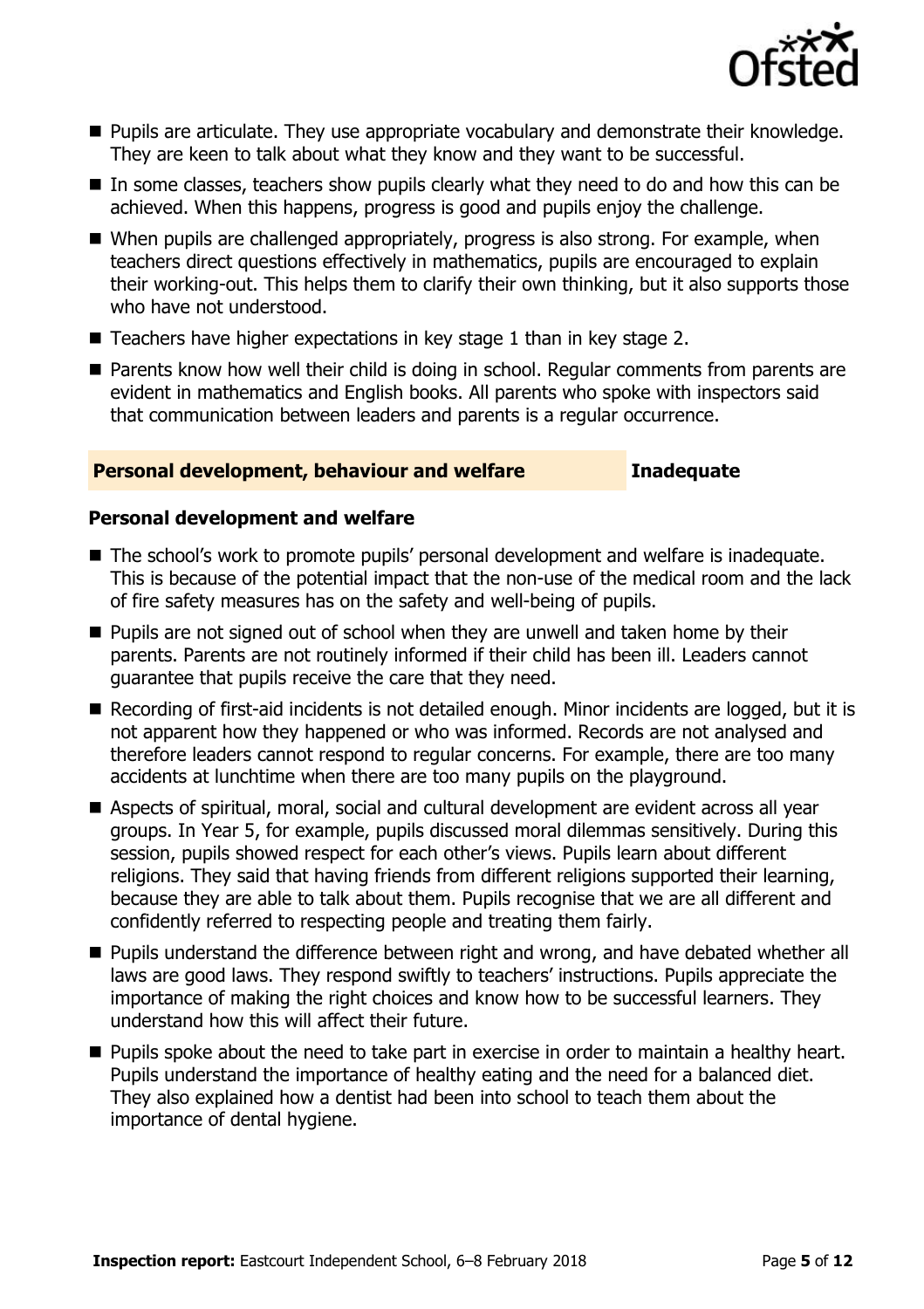

**Pupils talked about friendships in school and how pupils would not always get along** together. They explained that teachers had taught them how to find resolutions independently. They would try to resolve issues, but knew that a teacher would support them if needed.

### **Behaviour**

- The behaviour of pupils is good.
- Attendance is above the national average. Pupils attend well because they like their school. Parents are overwhelmingly positive about how much their children enjoy school.
- **Pupils are confident, well mannered and polite. They take great pride in their school and** wanted to talk about it to inspectors.
- **Pupils are clear about the high expectations for their behaviour. One pupil said, 'Discipline** is a strength of the school.' Pupils respond swiftly to teachers' instructions and know the consequences of making the wrong choices.
- Regular routines and expectations are evident in the sensible way that pupils move around the school. Positive behaviour continues on the playground, where pupils play well together.
- In a small number of classes, pupils lose interest and behaviour is not as positive. When pupils are not challenged, they sometimes choose inappropriate behaviours.

### **Outcomes for pupils Requires improvement**

- **Pupils' progress is too varied. Pupils have high starting points and in some cases the work** is not well matched to their abilities. This results in weak levels of progress.
- **Pupils in key stage 2 are producing work appropriate to their age; nevertheless, this is too** easy, given what they were capable of in key stage 1. Pupils are not challenged.
- Work produced by pupils does not always reflect their ability. Expectations are often too low and they are capable of achieving more.
- **Pupils in Year 1 are working at levels beyond those expected for their age. Expectations** are high, and pupils respond well to the challenge. For example, pupils are already learning about different fractions in mathematics, including quarters of shapes.
- Pupils are expected to read regularly at home and this is recorded in their home–school diaries. All pupils who read with inspectors demonstrated strong word recognition and an understanding of the text. Pupils said that they enjoy reading new books and read often. They have access to a breadth of reading material. This was evident in the articulate way that pupils discussed different authors and their preferences.
- In some classes, pupils make positive progress. They reflect on their learning with the teacher and share their ideas. Work produced at these times is of a high standard. This is evident in English and mathematics, but also across the curriculum in subjects such as science and geography.
- **Pupils are well prepared for the next stage in their learning. They develop good study** habits. Staff ensure that pupils have the necessary skills and knowledge to do well in tests. Many pupils in Year 6 achieve scholarships or pass the relevant exams to be able to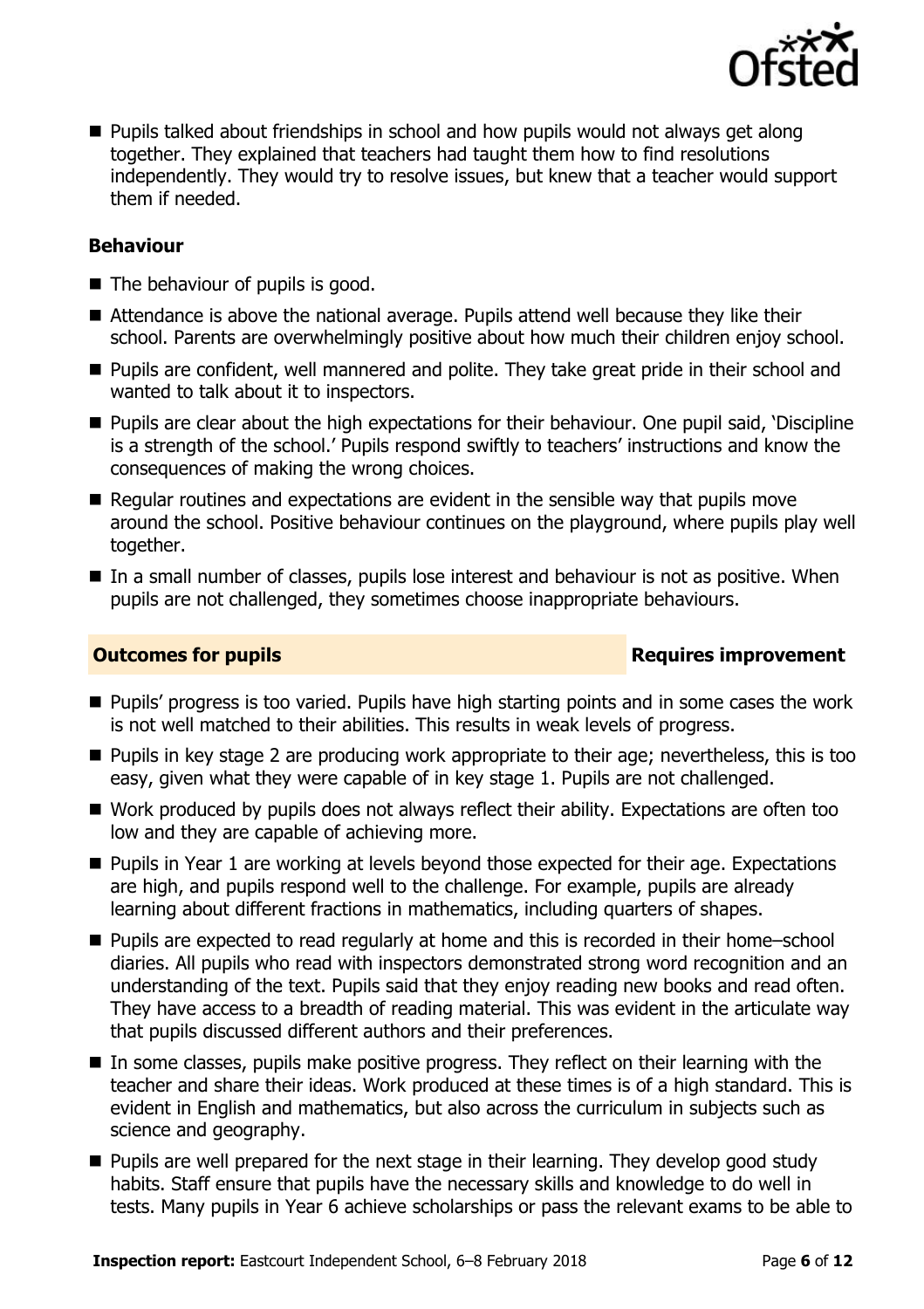

enter their secondary school of choice.

#### **Early years provision Inadequate**

- The provision for early years is inadequate because not all of the statutory requirements are met. The safety and welfare concerns apply to children in early years and this includes fire safety. Therefore, safeguarding is not effective.
- Leaders do not take appropriate action if children are ill. Leaders do not routinely log accidents and administration of first aid. Parents are not routinely informed if a child has an accident or is unwell.
- Additional adults are not effective when supporting learning in the early years provision. They check that children know what they are doing, but they do not develop learning.
- Many children can write when they come into school; others quickly develop their writing skills. When children start school, opportunities for them to write creatively and develop their own style are limited. As a result, children do not make as much progress as they should.
- Staff maintain effective links with parents through the home–school diary. Gaps in learning are identified in homework books so that parents can support their children. Parents said that they are kept well informed and value the regular workshops they are invited to attend.
- **Parents said that their children are very happy in school. This view is reflected in the high** levels of attendance in early years.
- Behaviour is well managed. Clear systems and procedures are in place and children respond swiftly to teachers' instructions. This good behaviour also applies to outdoor learning, where children are engaged in appropriate activities.
- Children have the opportunity to access outdoor play every day. When they do, they engage well and show good levels of concentration. They play well together and are learning how to share.
- **Progress in learning is evident during lessons. For example, children were particularly well** engaged in a drama activity where they were learning how to perform on stage. They practised projecting their voices, while responding swiftly to instruction from the teacher.
- Staff assess children's learning regularly and parents are kept well informed of how well their child achieves. Leaders have established an assessment system to monitor children's progress and how well they perform in tests. This information is used to provide intervention work and additional homework.
- Children make good progress in literacy and numeracy from their typically high starting points. Children produce work of a high standard. Children achieve well at the end of early years and are well prepared for Year 1.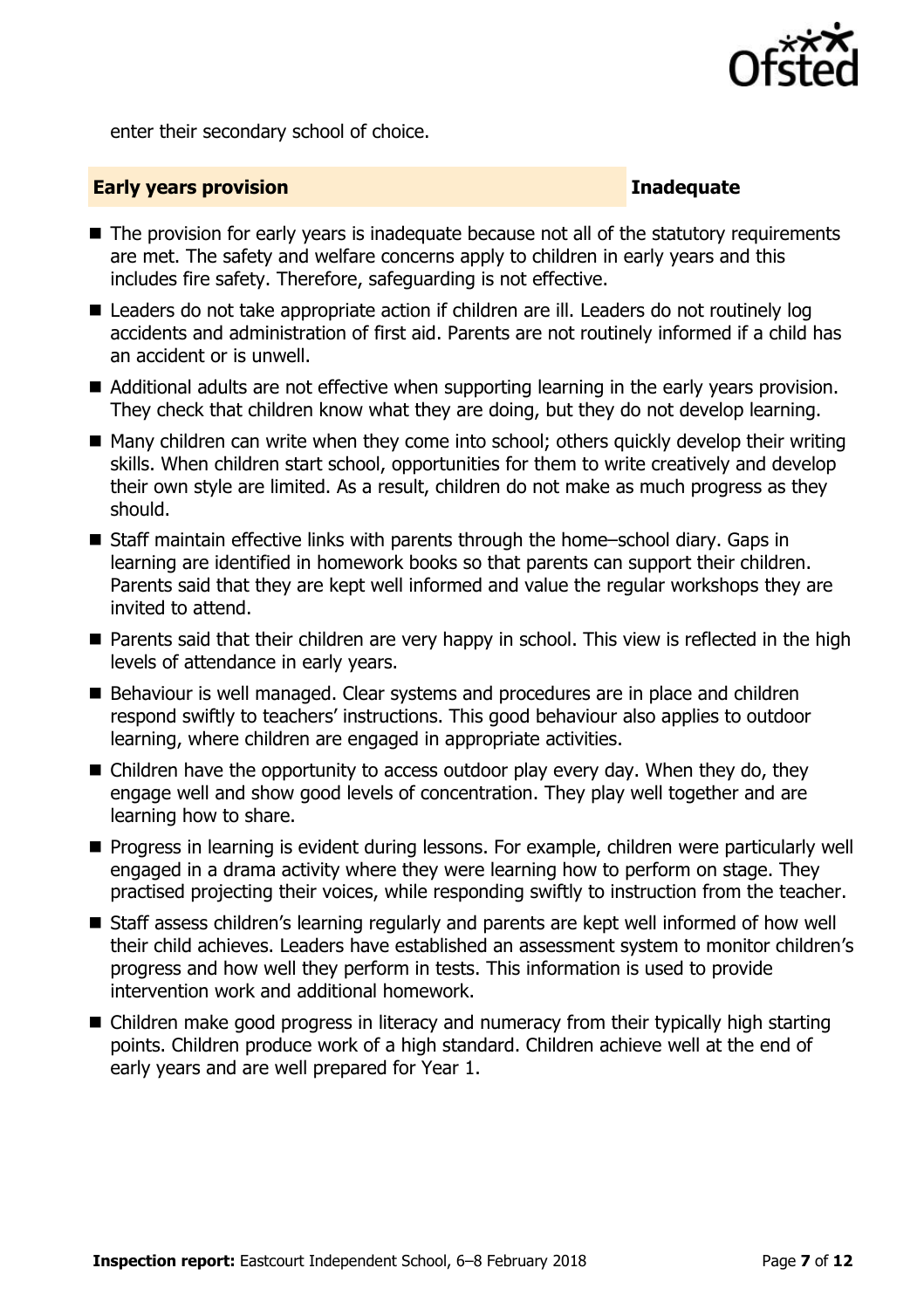

# **School details**

| Unique reference number | 102869   |
|-------------------------|----------|
| DfE registration number | 317/6055 |
| Inspection number       | 10041396 |

This inspection was carried out under section 109(1) and (2) of the Education and Skills Act 2008, the purpose of which is to advise the Secretary of State for Education about the school's suitability for continued registration as an independent school.

| Type of school                      | Other independent school         |
|-------------------------------------|----------------------------------|
| School category                     | Independent school               |
| Age range of pupils                 | 4 to 11                          |
| Gender of pupils                    | Mixed                            |
| Number of pupils on the school roll | 310                              |
| Number of part-time pupils          | $\overline{0}$                   |
| Proprietor                          | Eastcourt Independent School Ltd |
| Chair                               | n/a                              |
| Headteacher                         | Christine Redgrave               |
| Annual fees (day pupils)            | £7,200                           |
| Telephone number                    | 020 8590 5472                    |
| Website                             | www.eastcourtschool.org.uk       |
| Email address                       | eastcourtschool@talk21.com       |
| Date of previous inspection         | 10-12 February 2015              |

### **Information about this school**

- Eastcourt Independent School is a selective day school. The headteacher is the proprietor and has sole responsibility for governance.
- The leadership team consists of the headteacher and deputy headteacher.
- Early years consists of two Reception classes. All children attend the Reception classes full time. There are two classes in each of the year groups from Year 1 to Year 6.
- The majority of pupils are from Asian and African Caribbean heritages.
- There are currently no pupils who have special educational needs and/or disabilities.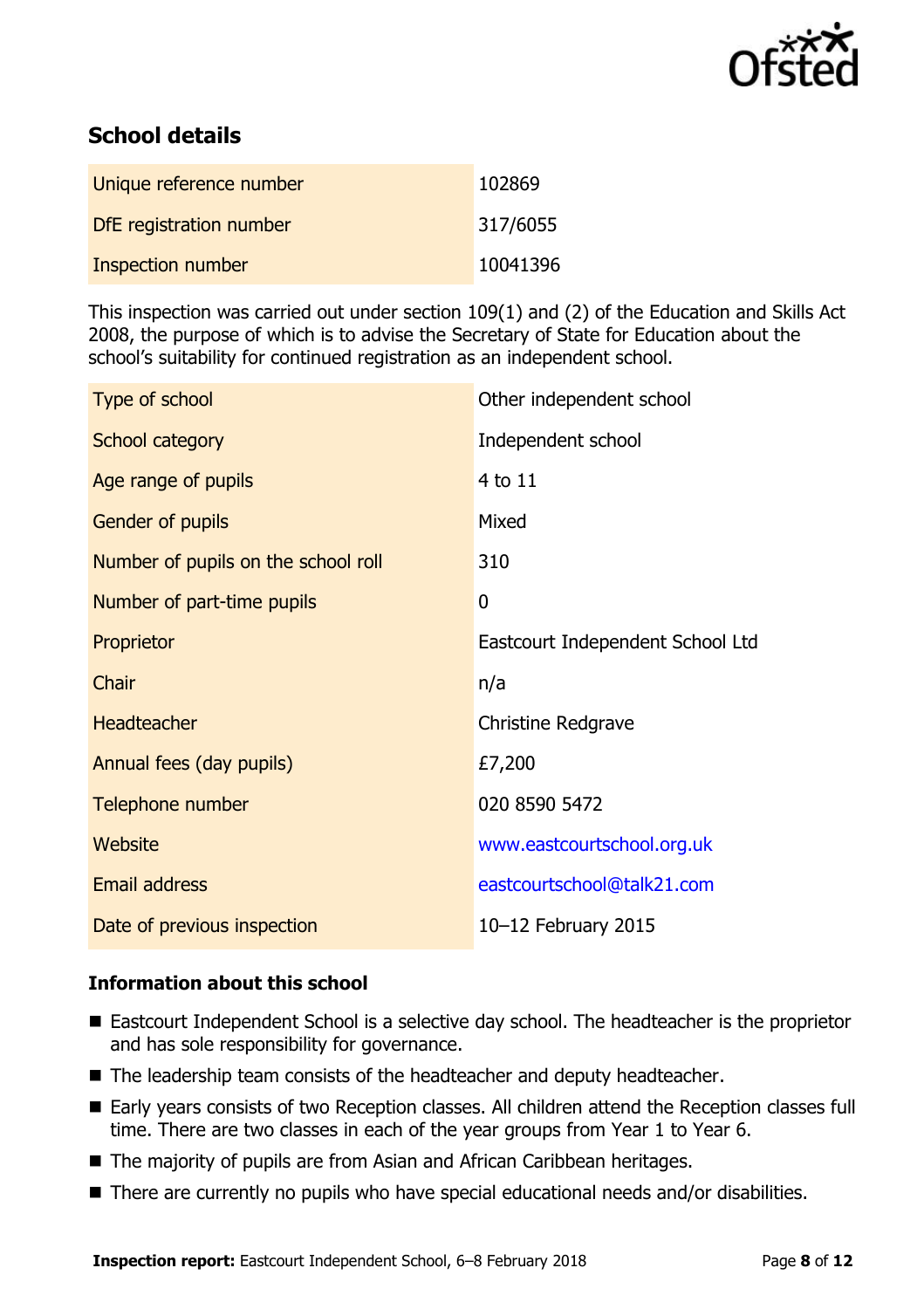

- There are a number of pupils who speak English as an additional language. However, there are no pupils at the early stages of learning English.
- The school's last inspection was a full standard inspection in February 2015, when its overall effectiveness was judged to be good.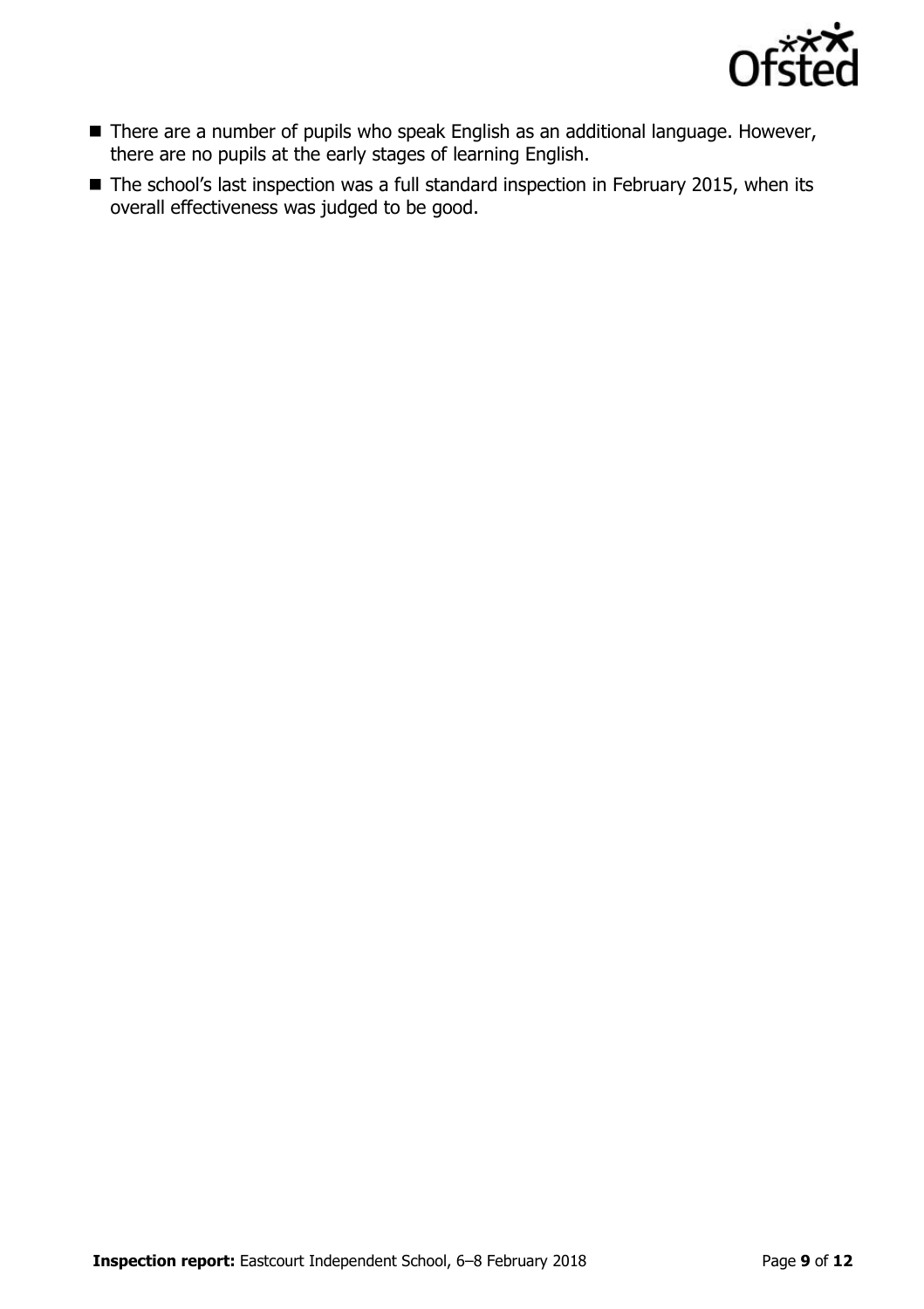

# **Information about this inspection**

- Inspectors observed learning in 22 lessons. None of these was a joint observation, due to the teaching commitments of leaders.
- Inspectors observed pupils' behaviour and attitudes in classrooms, at breaktimes and at lunchtimes.
- Individual pupils and different groups of pupils spoke with inspectors to discuss their learning and views of the school. Inspectors listened to pupils read and discussed their reading with them. The inspectors also looked at samples of pupils' work across subjects and year groups.
- Inspectors held meetings with school staff. Inspectors also met with the headteacher and deputy headteacher to discuss governance.
- A range of documents was considered, including the school's improvement plan, selfevaluation documentation, information about pupils' progress and attendance, risk assessments and safeguarding arrangements.
- Inspectors took account of the views expressed in the 31 responses to Ofsted's Parent View online questionnaire, and contributions from parents who contacted Ofsted directly. They also gathered the views of several parents during informal meetings at the school.
- Inspectors took account of the views of 22 staff in response to the staff survey.

#### **Inspection team**

Donna Chambers, lead inspector **Her Majesty's Inspector** 

**Janet Hallett Her Majesty's Inspector**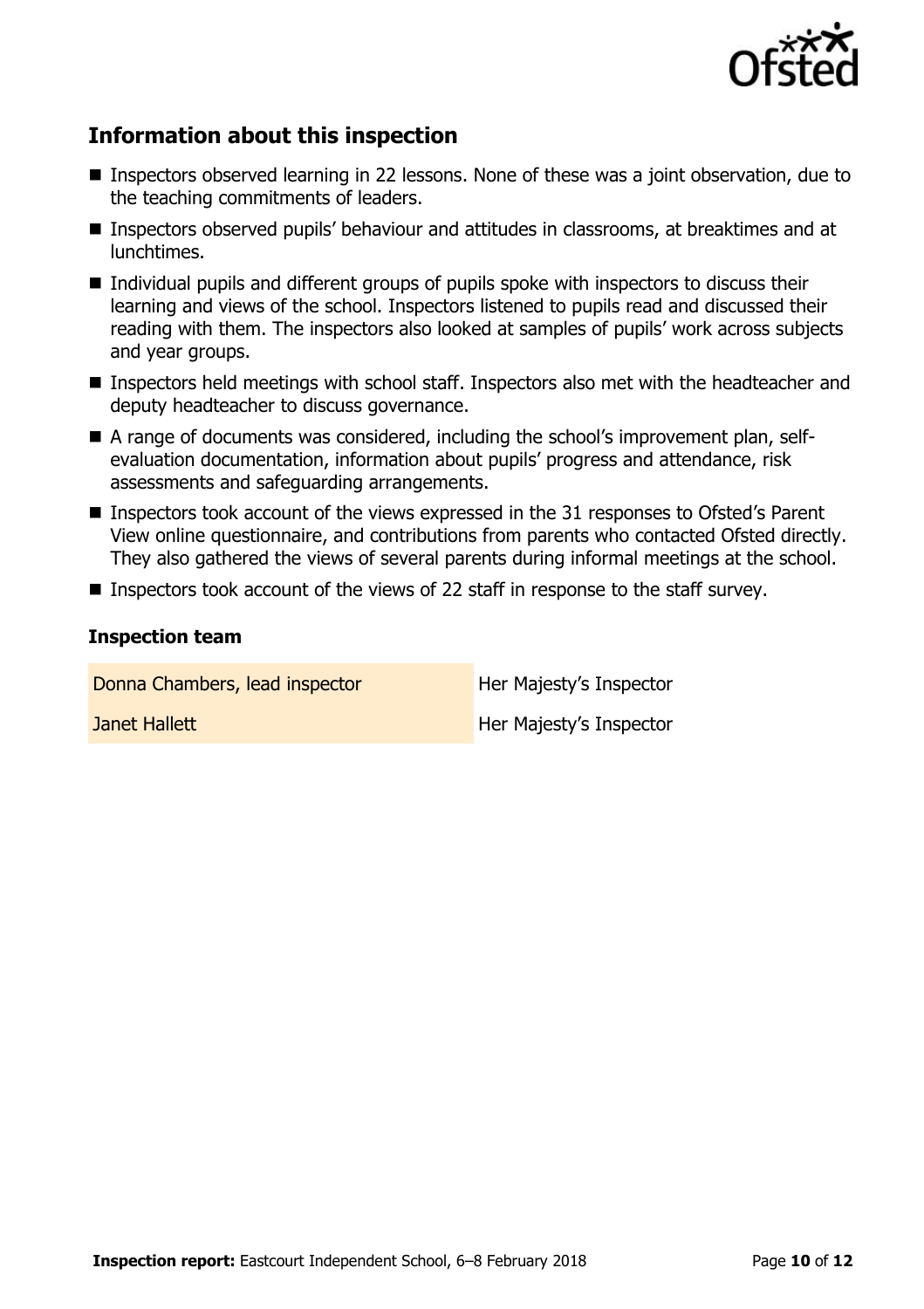

## **Annex. Compliance with regulatory requirements**

### **The school must meet the following independent school standards**

#### **Part 3. Welfare, health and safety of pupils**

- 12 The standard in this paragraph is met if the proprietor ensures compliance with the Regulatory Reform (Fire Safety) Order 2005 [12].
- $\blacksquare$  13 The standard in this paragraph is met if the proprietor ensures that first aid is administered in a timely and competent manner by the drawing up and effective implementation of a written first aid policy.
- $\blacksquare$  16 The standard in this paragraph is met if the proprietor ensures that-
- 16(a) the welfare of pupils at the school is safeguarded and promoted by the drawing up and effective implementation of a written risk assessment policy; and
- 16(b) appropriate action is taken to reduce risks that are identified.

#### **Part 8. Quality of leadership in and management of schools**

- $\blacksquare$  34(1) The standard about the quality of leadership and management is met if the proprietor ensures that persons with leadership and management responsibilities at the school—
- 34(1)(a) demonstrate good skills and knowledge appropriate to their role so that the independent school standards are met consistently;
- 34(1)(b) fulfil their responsibilities effectively so that the independent school standards are met consistently; and
- $-$  34(1)(c) actively promote the well-being of pupils.

Any complaints about the inspection or the report should be made following the procedures set out in the guidance 'Raising concerns and making a complaint about Ofsted', which is available from Ofsted's website: [www.gov.uk/government/publications/complaints-about-ofsted.](http://www.gov.uk/government/publications/complaints-about-ofsted) If you would like Ofsted to send you a copy of the guidance, please telephone 0300 123 4234, or email [enquiries@ofsted.gov.uk.](mailto:enquiries@ofsted.gov.uk)